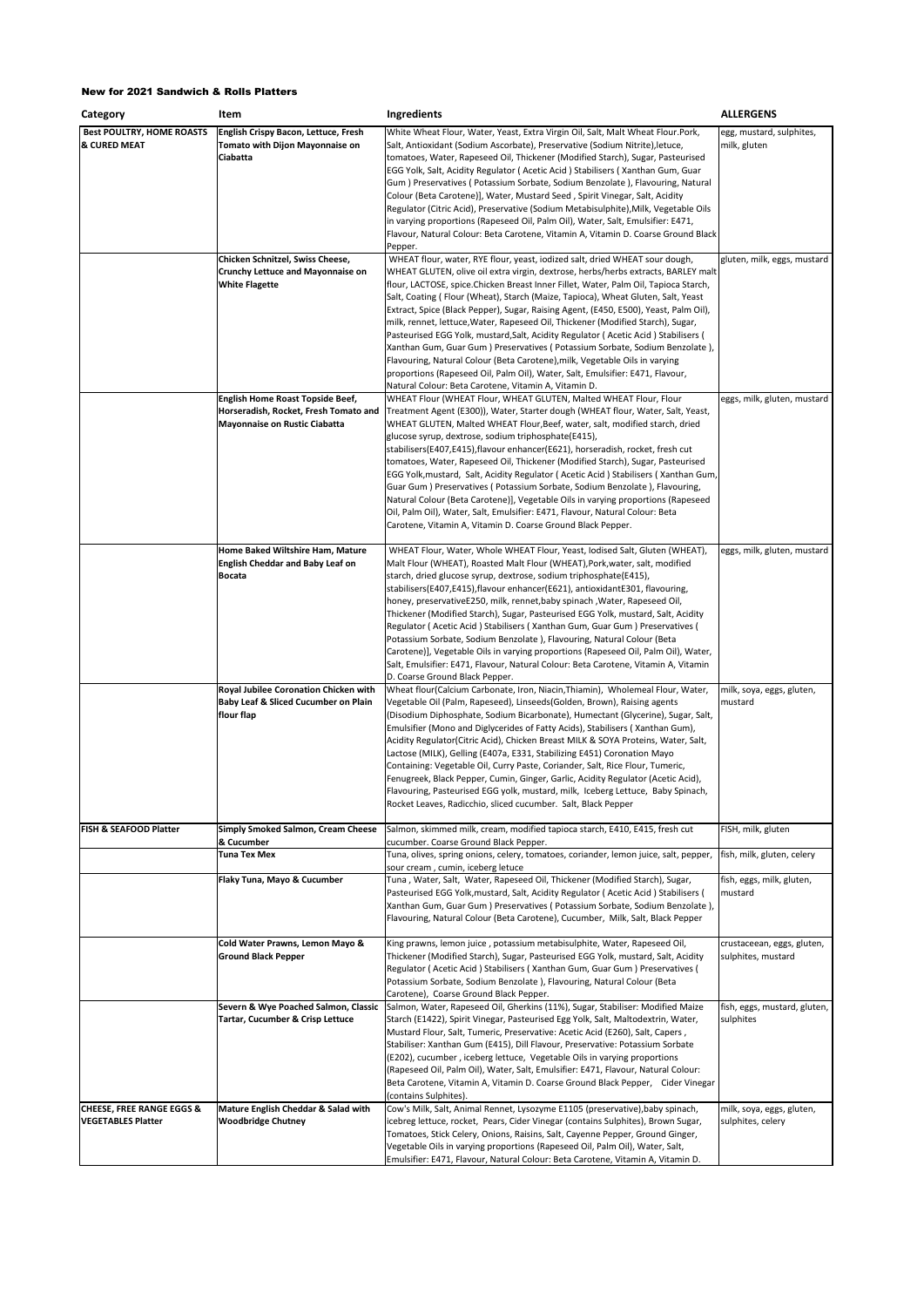| Category                | Item                                                                                           | Ingredients                                                                                                                                                                                                                                                                                                                                                                                                                                                                                                                                                                                                                                                                                                                                                | <b>ALLERGENS</b>                    |
|-------------------------|------------------------------------------------------------------------------------------------|------------------------------------------------------------------------------------------------------------------------------------------------------------------------------------------------------------------------------------------------------------------------------------------------------------------------------------------------------------------------------------------------------------------------------------------------------------------------------------------------------------------------------------------------------------------------------------------------------------------------------------------------------------------------------------------------------------------------------------------------------------|-------------------------------------|
|                         | Free Range Rough Cut Egg Mayo, Fresh<br><b>Tomato &amp; Peppery Rocket Leaves</b>              | EGGS, Water, Citric Acid, Tri-Sodium Citrate, Rapeseed Oil, Thickener (Modified<br>Starch), Sugar, Pasteurised EGG Yolk, mustard, Salt, Acidity Regulator (Acetic Acid<br>) Stabilisers (Xanthan Gum, Guar Gum) Preservatives (Potassium Sorbate,<br>Sodium Benzolate), Flavouring, Natural Colour (Beta Carotene)], Coarse Ground<br>Black Pepper, tomatoes, rocket.                                                                                                                                                                                                                                                                                                                                                                                      | eggs, gluten, mustard               |
|                         | Crumbley Feta Cheese, Jalapeno and<br><b>Sundried Tomato Salsa</b>                             | Pasteurised sheep and goat milk, salt, microbial rennet, starter culture, calcium<br>chloride, jalapeno, water, salt acetic acid, Tomatoes, Rapeseed, Oil, Salt, Garlic,<br>Oregano, Water, Rapeseed Oil,                                                                                                                                                                                                                                                                                                                                                                                                                                                                                                                                                  | milk, eggs,                         |
|                         | Chickpea Hummus, Sesame Baked<br>Falafel, Chickpeas & Salad                                    | Chickpeas, Onion, WHEAT Flour, Sugar, Cumin, Coriander, Parsley, Black<br>Pepper, Raising Agent Sodium Bicarbonate, Water, Rusk, WHEAT Flour, Salt, Parsley,<br>Rapeseed Oil, Kibbled Oil, Rice Starch, Corinder, Garlic Puree, Chickpeas, Rapeseed<br>Oil, Water, Salt, Garlic Granules. Lemon Juice, Extra Virgin Oil, SESAME Seed, E202,<br>E111, Carrots, Baby Spinach, rocket. Coarse Ground Black Pepper                                                                                                                                                                                                                                                                                                                                             | sesame, gluten                      |
|                         | Creamy Italian Mozzarella, Fresh<br>Tomato,                                                    | Pasteurised Cow Milk, Salt, Microbiological Rennet, Citric Acid. Tomatoes.<br>Sunflower Oil, Basil, CASHEW Nuts, Palm Oil, Medium Fat Hard Cheese (MILK),<br>Salt, Garlic, Antioxidant: Ascorbic Acid, Basil. Vegetable Oils in varying proportions<br>(Rapeseed Oil, Palm Oil), Water, Salt, Emulsifier: E471, Flavour, Natural Colour:<br>Beta Carotene, Vitamin A, Vitamin D. Coarse Ground Black Pepper                                                                                                                                                                                                                                                                                                                                                | milk, nuts, gluten                  |
| The PLANT POWER platter | Non Dairy 'Cheddar' Cheeze, Smokey<br>Mayo & Salad on Bocata                                   | Wheat Flour, Water, Salt, Sugar, (Bread Improver - Carrier E170, Emulsifier E472e,<br>Full Fat Soya Flour, Vegetable Oil, Flour Treatment Agent E300, Enzyme<br>Preparation), (Breadfat; Water, Vegetable Oils(Palm, Rapeseed), Salt, Emulsifier<br>E471, Citric Acid E330), Yeast, Mixed Herbs( Basil, Oregano, Parsley, Marjoram,<br>Sage, Thyme), Water, coconut oil, modified starch, starch, sea salt, sunflower<br>kernel, mature cheddar flavour, lactic acid, olive extract, b-carotene, vitamin B12,<br>rapeseed oil, water, spirit vinegar, sugar, salt, modified starch, mustard, xanthan<br>gum, potassium sorbate, smoked paprika, lemon juice, natural flavouring,<br>turmeric, paprika extract, iceberg lettuce,                            | gluten, mustard, soya               |
|                         | Hummus Avocado Fresh Tomato &<br>Rocket Leaves on Brown Bagnet                                 | Chickpeas, sesame, Rapeseed Oil, Water, Salt, Garlic Granules. Lemon Juice, Extra<br>Virgin Oil, E202, E111, avocado, lemon juice, potassium metabisulphite, fresh cut<br>tomatoes, rocket , Vegetable Oils in varying proportions (Rapeseed Oil, Palm Oil),<br>Water, Salt, Emulsifier: E471, Flavour, Natural Colour: Beta Carotene, Vitamin A,<br>Vitamin D, Coarse Ground Black Pepper.                                                                                                                                                                                                                                                                                                                                                                | sulphites, gluten,sesame            |
|                         | No Fish! Chickpea 'Tuna', Sweetcorn,<br>Mayo, Cucumber Slices & Baby Leaf on<br>wholemeal wrap | Chickpeas, sweetcorn, rapeseed oil, water, spirit vinegar, sugar, salt, modified<br>starch, mustard, xanthan gum, potassium sorbate, smoked paprika, lemon<br>juice, natural flavouring, turmeric, paprika extract, cucumber, spinach,<br>Wholemeal Wheat Flour, water, wheat bran, Palm oil, Disodium Diphosphate,<br>Sodium Hydrogen Carbonate; Sugar, Citric Acid; Mono- and Diglycerides of Fatty<br>Acids; Salt, Calcium Propionate; Wheat Starch                                                                                                                                                                                                                                                                                                     | gluten, mustard, fish,              |
|                         | Tofu 'Egg'Less' Mayo with Mustard &<br>Cress on Multi-Cereal Baguette                          | Soya beans, calcium phosphate, water, salt, rapeseed oil, Lemon Juice, Extra Virgin<br>Oil, E202, E111, water, spirit vinegar, sugar, salt, modified starch, mustard,<br>xanthan gum, potassium sorbate, lemon juice,potassium metabsulphite, natural<br>flavouring, turmeric, paprika extract, cress, Wheat Flour, Water, Whole Wheat<br>Flour, Yeast, Iodised Salt, Gluten (Wheat), Malt Flour (Wheat), Roasted Malt Flour<br>(Wheat)                                                                                                                                                                                                                                                                                                                    | gluten, mustard,<br>sulphites, soya |
|                         | Beetroot, hummus & crispy chickpea on<br><b>Rustic Ciabatta</b>                                | White Wheat Flour, Water, Yeast, Extra Virgin Olive Oil, Salt, Malt Wheat Flour,<br>Chickpeas, sesame, Rapeseed Oil, Water, Salt, Garlic Granules. Lemon Juice,<br>Extra Virgin Oil, E202, E111, avocado, lemon juice, potassium metabisulphite,<br>betroot, Vegetable Oils in varying proportions (Rapeseed Oil, Palm Oil), Water,<br>Salt, Emulsifier: E471, Flavour, Natural Colour: Beta Carotene, Vitamin A,<br>Vitamin D, Coarse Ground Black Pepper.                                                                                                                                                                                                                                                                                                | sulphites, gluten, sesame           |
| <b>BAGEL PLATTER</b>    | Salt Beef, Mustard Mayo & Emmental                                                             | Beef, water, salt, modified starch, dried glucose syrup, dextrose, sodium<br>triphosphate(E415), stabilisers(E407,E415),flavour enhancer, Water, Rapeseed Oil, gluten<br>Thickener (Modified Starch), Sugar, Pasteurised EGG Yolk, mustard, Salt, Acidity<br>Regulator (Acetic Acid) Stabilisers (Xanthan Gum, Guar Gum) Preservatives (<br>Potassium Sorbate, Sodium Benzolate ), Flavouring, Natural Colour (Beta<br>Carotene), Water, Mustard Seed, Spirit Vinegar, Salt, Acidity Regulator (Citric<br>Acid), Preservative (Sodium Metabisulphite) Vegetable Oils in varying proportions<br>(Rapeseed Oil, Palm Oil), Water, Salt, Emulsifier: E471, Flavour, Natural Colour:<br>Beta Carotene, Vitamin A, Vitamin D, milk, Coarse Ground Black Pepper. | eggs, mustard, sulphites,           |
|                         | Turkey, Wholegrain Mustard, Tomato &<br><b>Iceberg Lettuce</b>                                 | Turkey breast, Water, Mustard Seed, Spirit Vinegar, Salt, Acidity Regulator (Citric<br>Acid), Preservative (Sodium Metabisulphite), Water, Rapeseed Oil, Thickener<br>(Modified Starch), Sugar, Pasteurised EGG Yolk, mustard, Salt, Acidity Regulator (<br>Acetic Acid ) Stabilisers (Xanthan Gum, Guar Gum) Preservatives (Potassium<br>Sorbate, Sodium Benzolate ), Flavouring, Natural Colour (Beta Carotene)],<br>tomatoes, iceberg lettuce, ground pepper.                                                                                                                                                                                                                                                                                           | mustard, sulphites, eggs,<br>gluten |
|                         | <b>Smoked Salmon &amp; Cream Cheese</b>                                                        | Salmon, skimmed milk, cream, modified tapioca starch, E410, E415, Vegetable<br>Oils in varying proportions (Rapeseed Oil, Palm Oil), Water, Salt, Emulsifier: E471,<br>Flavour, Natural Colour: Beta Carotene, Vitamin A, Vitamin D. Coarse Ground Black<br>Pepper.                                                                                                                                                                                                                                                                                                                                                                                                                                                                                        | milk, fish, gluten                  |
|                         | Tuna Sweetcorn Mayo & Cucumber                                                                 | Tuna, Water, Salt, sweetcorn, salt, water, cucumber, Water, Rapeseed Oil,<br>Thickener (Modified Starch), Sugar, Pasteurised EGG Yolk, mustard, Salt, Acidity<br>Regulator (Acetic Acid) Stabilisers (Xanthan Gum, Guar Gum) Preservatives<br>(Potassium Sorbate, Sodium Benzolate), Flavouring, Natural Colour (Beta<br>Carotene).                                                                                                                                                                                                                                                                                                                                                                                                                        | fish, eggs, mustard, gluten,        |
|                         | Brie Cheese, Cranberry Jam & Baby Leaf<br>Spinach                                              | Cow's MILK, Salt, Calcium Chloride, Microbial Rennet, Starter Cultures, Penicillin<br>Candidum, Sugar Syrup, Cranberries, Water, Gelling Agent (Pectin), Acidity<br>Regulators (Citric Acid, Sodium Citrate, Calcium Citrate), Preservative (Potassium<br>Sorbate). baby spinach leaves, Vegetable Oils in varying proportions (Rapeseed Oil,<br>Palm Oil), Water, Salt, Emulsifier: E471, Flavour, Natural Colour: Beta Carotene,<br>Vitamin A, Vitamin D, Coarse Ground Black Pepper,                                                                                                                                                                                                                                                                    | milk, gluten                        |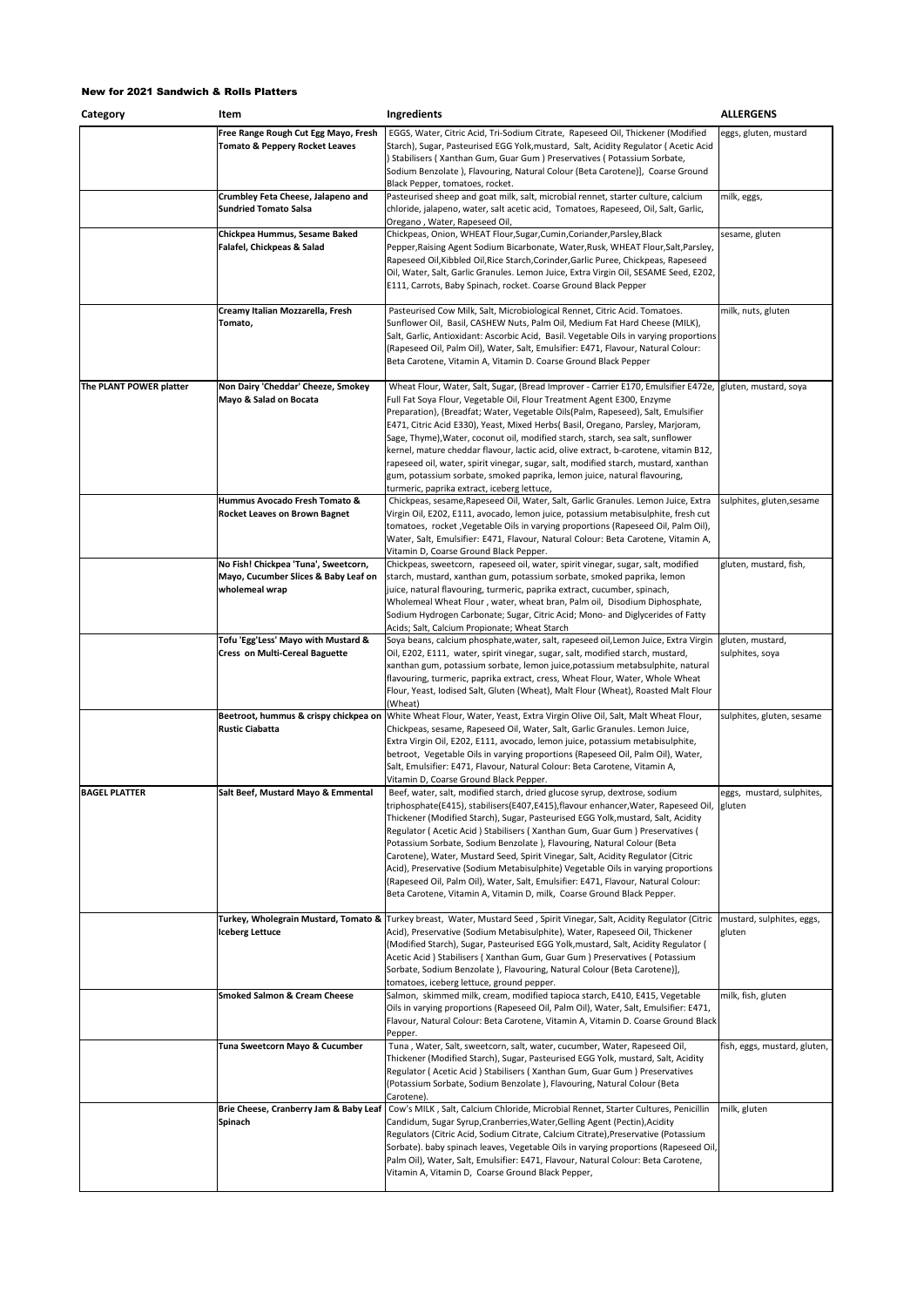| Category                               | Item                                                                       | Ingredients                                                                                                                                                                                                                                                                                                                                                                                                                                                                                                                                                                                                                                                                                                                                                                                                                                                                                                                                                                                                                                                                                                                                                                                                                                                                                                                                                                                | <b>ALLERGENS</b>                     |
|----------------------------------------|----------------------------------------------------------------------------|--------------------------------------------------------------------------------------------------------------------------------------------------------------------------------------------------------------------------------------------------------------------------------------------------------------------------------------------------------------------------------------------------------------------------------------------------------------------------------------------------------------------------------------------------------------------------------------------------------------------------------------------------------------------------------------------------------------------------------------------------------------------------------------------------------------------------------------------------------------------------------------------------------------------------------------------------------------------------------------------------------------------------------------------------------------------------------------------------------------------------------------------------------------------------------------------------------------------------------------------------------------------------------------------------------------------------------------------------------------------------------------------|--------------------------------------|
|                                        | <b>Mature Cheddar &amp; Sweet Pickle</b>                                   | Unpasteurised Cow's Milk, Salt, Animal Rennet, Lysozyme E1105 (preservative),<br>Carrot, Onion, Cauliflower, Sugar, Spirit Vinegar, Water, Tomato Purée, Dates,<br>Rice, Salt, Modified Maize Starch, Colour (Sulphite Ammonia Caramel), Onion<br>Powder, Concentrated Lemon Juice, Spices, Colouring Food (Roasted Barley Malt<br>Extract), Herb and Spice Extracts, Vegetable Oils in varying proportions (Rapeseed<br>Oil, Palm Oil), Water, Salt, Emulsifier: E471, Flavour, Natural Colour: Beta<br>Carotene, Vitamin A, Vitamin D, milk, Coarse Ground Black Pepper.                                                                                                                                                                                                                                                                                                                                                                                                                                                                                                                                                                                                                                                                                                                                                                                                                 | milk, sulphites, gluten,             |
| <b>BAGUETTE PLATTER</b>                | Chicken Breast, Sage & Onion Stuffing,<br><b>Herb Mayo &amp; Iceberg</b>   | Chicken breast, Breadrusk Wheatflour Calcium Carbonate, Iron, Niacin, Thiamine,<br>Yeast, Salt. Dried Onion, Salt, Rapeseed Oil, Dried Sage, Dried Parsley, Sage<br>Extract, Salt, Herb Extracts, mixed herbs, Water, Rapeseed Oil, Thickener (Modified<br>Starch), Sugar, Pasteurised EGG Yolk, mustard, Salt, Acidity Regulator (Acetic Acid)<br>Stabilisers (Xanthan Gum, Guar Gum) Preservatives (Potassium Sorbate, Sodium<br>Benzolate ), Flavouring, Natural Colour (Beta Carotene)], iceberg lettuce.                                                                                                                                                                                                                                                                                                                                                                                                                                                                                                                                                                                                                                                                                                                                                                                                                                                                              | gluten, milk, eggs, milk,<br>mustard |
|                                        | Roast Beef, Red Cabbage, Horseradish<br><b>Relish &amp; rocket leaves</b>  | Beef, water, salt, modified starch, dried glucose syrup, dextrose, sodium<br>triphosphate(E415), stabilizers(E407;E415), flavour enhancer(E621), antioxidant<br>(E301), flavouring, red cabbage, rapeseed oil, dried horseradish, sugar, egg yolk,<br>acetic acid, salt, mustard flour, xanthan gum, potassium sorbate, natural<br>flavouring, rocket leaves.                                                                                                                                                                                                                                                                                                                                                                                                                                                                                                                                                                                                                                                                                                                                                                                                                                                                                                                                                                                                                              | eggs, mustard,                       |
|                                        | Wiltshire Honey Roast Ham &<br><b>Emmental Cheese with fresh Tomato</b>    | Pork,water, salt, modified starch, dried glucose syrup, dextrose, sodium<br>triphosphate(E415), stabilisers(E407,E415),flavour enhancer(E621),<br>antioxidantE301, flavouring, honey, preservativeE250, milk, rennet, tomatoes,<br>Vegetable Oils in varying proportions (Rapeseed Oil, Palm Oil), Water, Salt,<br>Emulsifier: E471, Flavour, Natural Colour: Beta Carotene, Vitamin A, Vitamin D.<br>Coarse Ground Black Pepper.                                                                                                                                                                                                                                                                                                                                                                                                                                                                                                                                                                                                                                                                                                                                                                                                                                                                                                                                                          | milk,                                |
|                                        | Egg Mayo, crispy Bacon & Mustard<br><b>Cress</b>                           | Pork, Salt, Antioxidant (Sodium Ascorbate), Preservative (Sodium Nitrite), EGGS,<br>Water, Citric Acid, Tri-Sodium Citrate Water, Rapeseed Oil, Thickener (Modified<br>Starch), Sugar, Pasteurised EGG Yolk, mustard, Salt, Acidity Regulator (Acetic Acid)<br>Stabilisers (Xanthan Gum, Guar Gum) Preservatives (Potassium Sorbate, Sodium<br>Benzolate ), Flavouring, Natural Colour (Beta Carotene)], Coarse Ground Black<br>Pepper, Water, Mustard Seed, Spirit Vinegar, Salt, Acidity Regulator (Citric Acid),<br>Preservative (Sodium Metabisulphite) , Vegetable Oils in varying proportions<br>(Rapeseed Oil, Palm Oil), Water, Salt, Emulsifier: E471, Flavour, Natural Colour:<br>Beta Carotene, Vitamin A, Vitamin D, milk, Coarse Ground Black Pepper, cress.                                                                                                                                                                                                                                                                                                                                                                                                                                                                                                                                                                                                                  | eggs, mustard, sulphites,            |
|                                        | Mature Cheddar, Chipotle Chilli Jam,<br>Cucumber, Iceberg & Spinach Leaves | Unpasteurised Cow's Milk, Salt, Animal Rennet, Lysozyme E1105 (preservative),<br>Vegetable Oils in varying proportions (Rapeseed Oil, Palm Oil), Water, Salt,<br>Emulsifier: E471, Flavour, Natural Colour: Beta Carotene, Vitamin A, Vitamin D,<br>Sugar, Red peppers, Water, White Grape Vinegar, Tomato puree, Chipotle Chilli<br>Paste, Dried onions, Conc lemon juice, Salt, Garlic puree, Ascorbic Acid (and<br>Ascorbates), Dextrose, Fructose, Maize Flakes, Masa Flour, Maize Germ, Caramel<br>& caramel colours (derived from glucose syrup), Glucose Syrup (corn syrup), Maize<br>Gluten, Modified Maize Starch, cucumber, iceberg lettuce, spinach leaves.                                                                                                                                                                                                                                                                                                                                                                                                                                                                                                                                                                                                                                                                                                                     | milk, sulphites                      |
|                                        | Sliced boiled Egg, sun kissed Tomatoes,<br>shaved Parmesan & Rocket        | EGGS, Water, Citric Acid, Tri-Sodium Citrate Slow Roasted Tomatoes, Rapeseed Oil<br>Salt, Garlic, Oregano, Cow's Milk, Salt, Animal Rennet, Lysozyme E1105<br>(preservative), rocket.                                                                                                                                                                                                                                                                                                                                                                                                                                                                                                                                                                                                                                                                                                                                                                                                                                                                                                                                                                                                                                                                                                                                                                                                      | eggs, milk                           |
| <b>CIABATTA &amp; FOCACCIA PLATTER</b> | Char-grilled Chicken with Mayo, toasted<br>Almonds & Rocket Focaccia       | Wheat Flour, Water, Salt, Sugar, (Bread Improver - Carrier E170, Emulsifier E472e, gluten, eggs, nuts,<br>Full Fat Soya Flour, Vegetable Oil, Flour Treatment Agent E300, Enzyme<br>Preparation), (Breadfat; Water, Vegetable Oils(Palm, Rapeseed), Salt, Emulsifier<br>E471, Citric Acid E330), Yeast, Mixed Herbs( Basil, Oregano, Parsley, Marjoram,<br>Sage, Thyme), Chicken breast, Vegetable Oils in varying proportions (Rapeseed Oil,<br>Palm Oil), Water, Salt, Emulsifier: E471, Flavour, Natural Colour: Beta Carotene,<br>Vitamin A, Vitamin D, Water, Rapeseed Oil, Thickener (Modified Starch), Sugar,<br>Pasteurised EGG Yolk, mustard Salt, Acidity Regulator (Acetic Acid) Stabilisers (<br>Xanthan Gum, Guar Gum ) Preservatives ( Potassium Sorbate, Sodium Benzolate ),<br>Flavouring, Natural Colour (Beta Carotene)], almonds, rocket, Coarse Ground<br>Black Pepper.                                                                                                                                                                                                                                                                                                                                                                                                                                                                                                | mustard, soya.                       |
|                                        | Milano Salami, & Smoked Cheese<br>Ciabatta                                 | Pork, Salt, Dextrose, White Pepper, Antioxidant (Sodium Ascorbate), Preservatives gluten, milk<br>(Sodium Nitrite, Potassium Nitrate), Dried Garlic, Cheese, Butter, Water,<br>Emulsifying Salts (Sodium Polyphosphate, Disodium Phosphate), White Wheat<br>Flour, Water, Yeast, Extra Virgin Olive Oil, Salt, Malt Wheat Flour. Vegetable Oils in<br>varying proportions (Rapeseed Oil, Palm Oil), Water, Salt, Emulsifier: E471,<br>Flavour, Natural Colour: Beta Carotene, Vitamin A, Vitamin D, White Wheat Flour,<br>Water, Yeast, Extra Virgin Olive Oil, Salt, Malt Wheat Flour,                                                                                                                                                                                                                                                                                                                                                                                                                                                                                                                                                                                                                                                                                                                                                                                                    |                                      |
|                                        | Chicken Escalope with Chive Aioli &<br><b>Mixed Leaves Focaccia</b>        | Wheat Flour, Water, Salt, Sugar, (Bread Improver - Carrier E170, Emulsifier E472e,<br>Full Fat Soya Flour, Vegetable Oil, Flour Treatment Agent E300, Enzyme<br>Preparation), (Breadfat; Water, Vegetable Oils(Palm, Rapeseed), Salt, Emulsifier<br>E471, Citric Acid E330), Yeast, Mixed Herbs( Basil, Oregano, Parsley, Marjoram,<br>Sage, Thyme), Sliced Black Olives; Chicken Breast Inner Fillet, Water, Palm Oil,<br>Tapioca Starch, Salt, Flour (Wheat), Starch (Maize, Tapioca), Wheat Gluten, Salt,<br>Yeast Extract, Spice (Black Pepper), Sugar, Raising Agent, (E450, E500), Yeast, Palm<br>Oil), Water, Rapeseed Oil, Thickener (Modified Starch), Sugar, Pasteurised EGG<br>Yolk,mustard Salt, Acidity Regulator (Acetic Acid) Stabilisers (Xanthan Gum, Guar<br>Gum), Potassium Sorbate, Sodium Benzolate), Flavouring, Natural Colour (Beta<br>Carotene)], Chives, Lemon Juice, Potassium Metabisulphite, Fresh Garlic, Water,<br>Salt, Vegetable Oil, Preservatives: Acetic Acid (E-260), Citric Acid (E-330) Potassium<br>Metabisulphite (Sulphites) (E-224), Potassium Sorbate (E-202), Thickener: Xanthan<br>Gum (E-415)], Coarse Ground Black Pepper. Baby Spinach, Vegetable Oils in<br>varying proportions (Rapeseed Oil, Palm Oil), Water, Salt, Emulsifier: E471,<br>Flavour, Natural Colour: Beta Carotene, Vitamin A, Vitamin D. Coarse Ground Black<br>Pepper. | gluten, soya, sulphites,<br>mustard  |